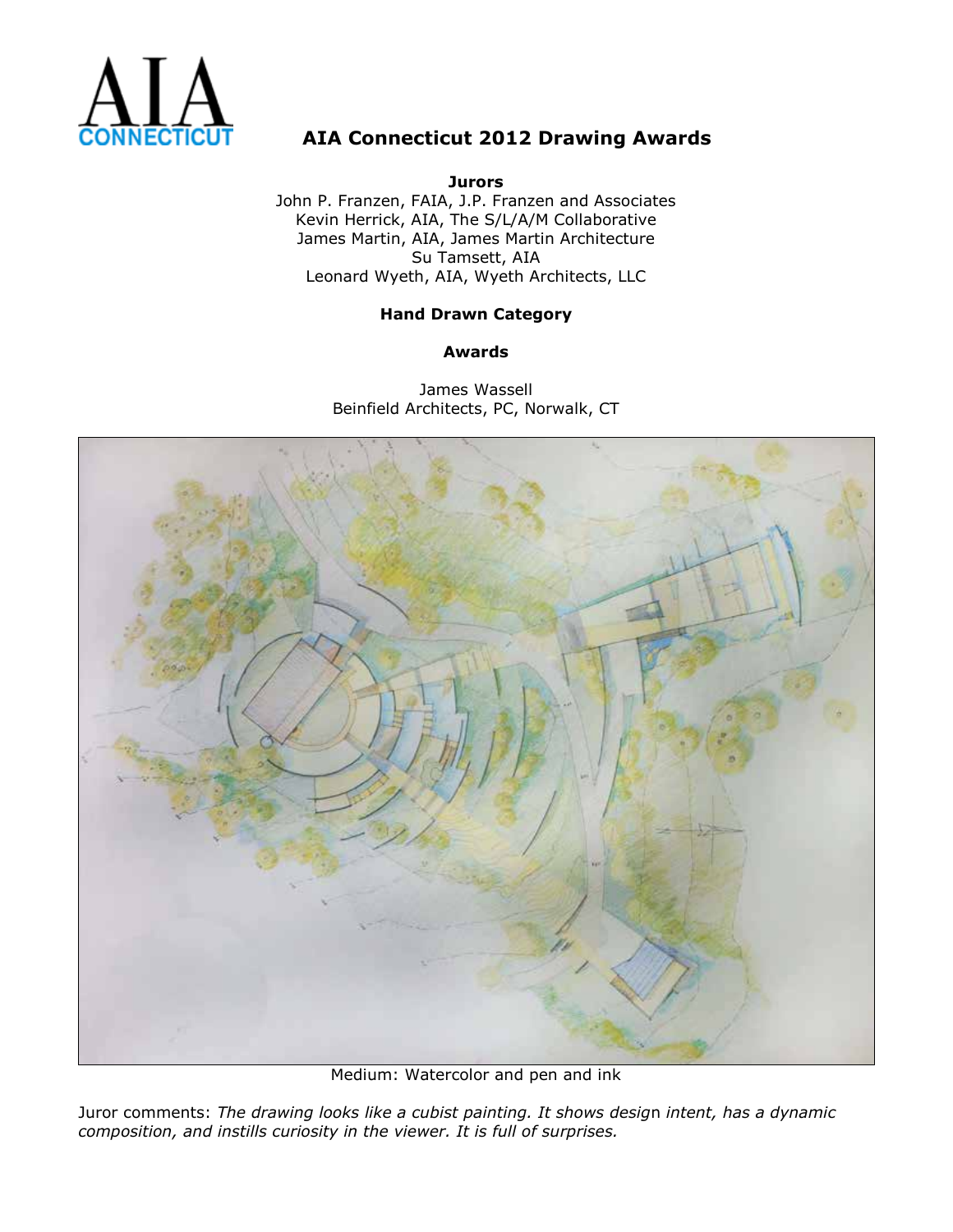

Patrick Pinnell, AIA Patrick L. Pinnell, AIA/Architecture and Planning, Chester, CT



Medium: Pencil

Juror comments: *This street view with very few lines captures the feeling of excitement of the space. It is full of life and is everything a freehand drawing should be.*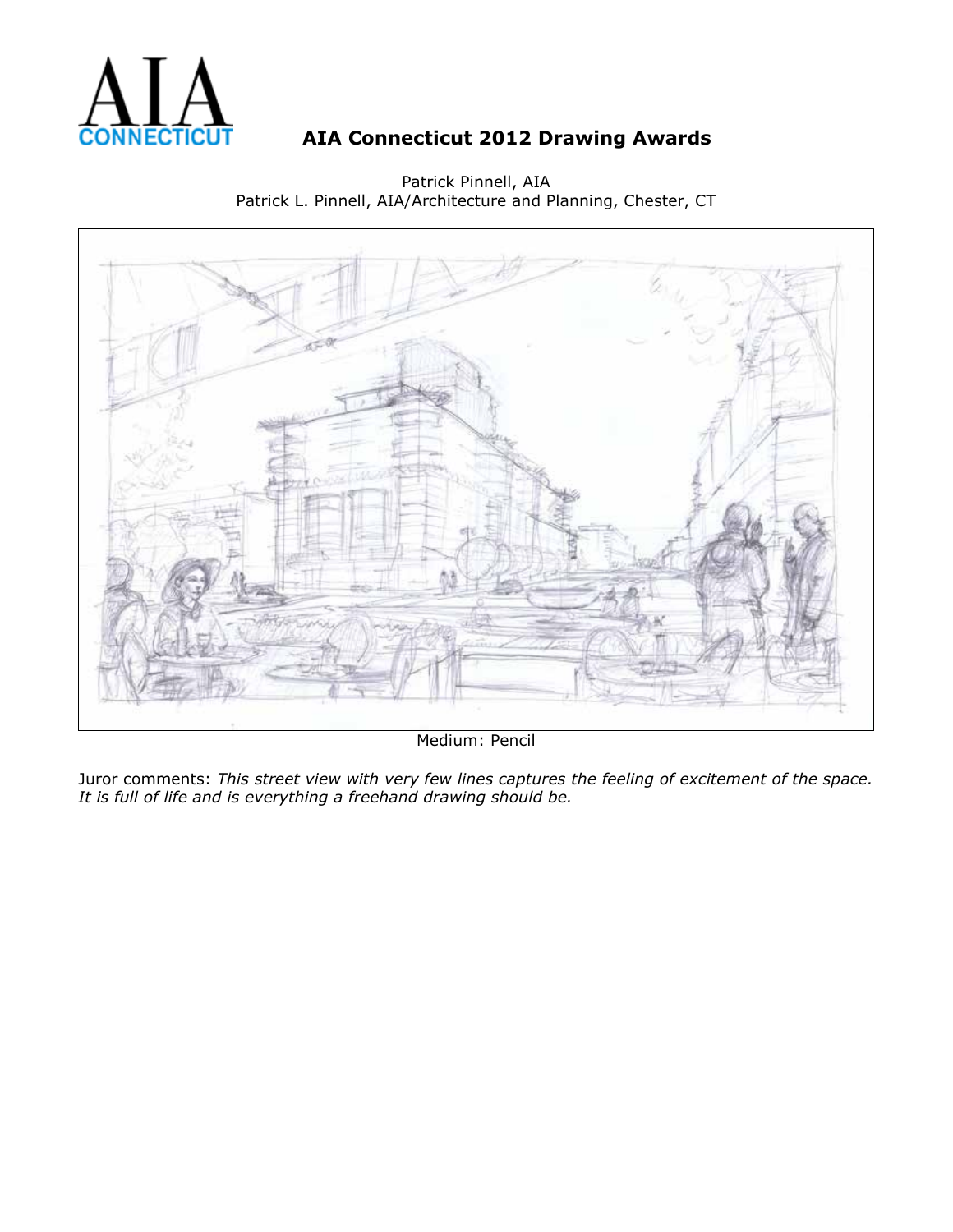

### **Hand Drawn Category**

### **Honorable Mention**

Richard Bergmann, FAIA Richard Bergmann, Architects, New Canaan, CT



Medium: Pen and ink

Juror comments: *This is a delightful, whimsical drawing, in which the viewer understands architecture and how it is used. It is rich in detail and has a lovely use of line. The jury liked the drawing's "ant farm" scale and noted its beautiful composition.*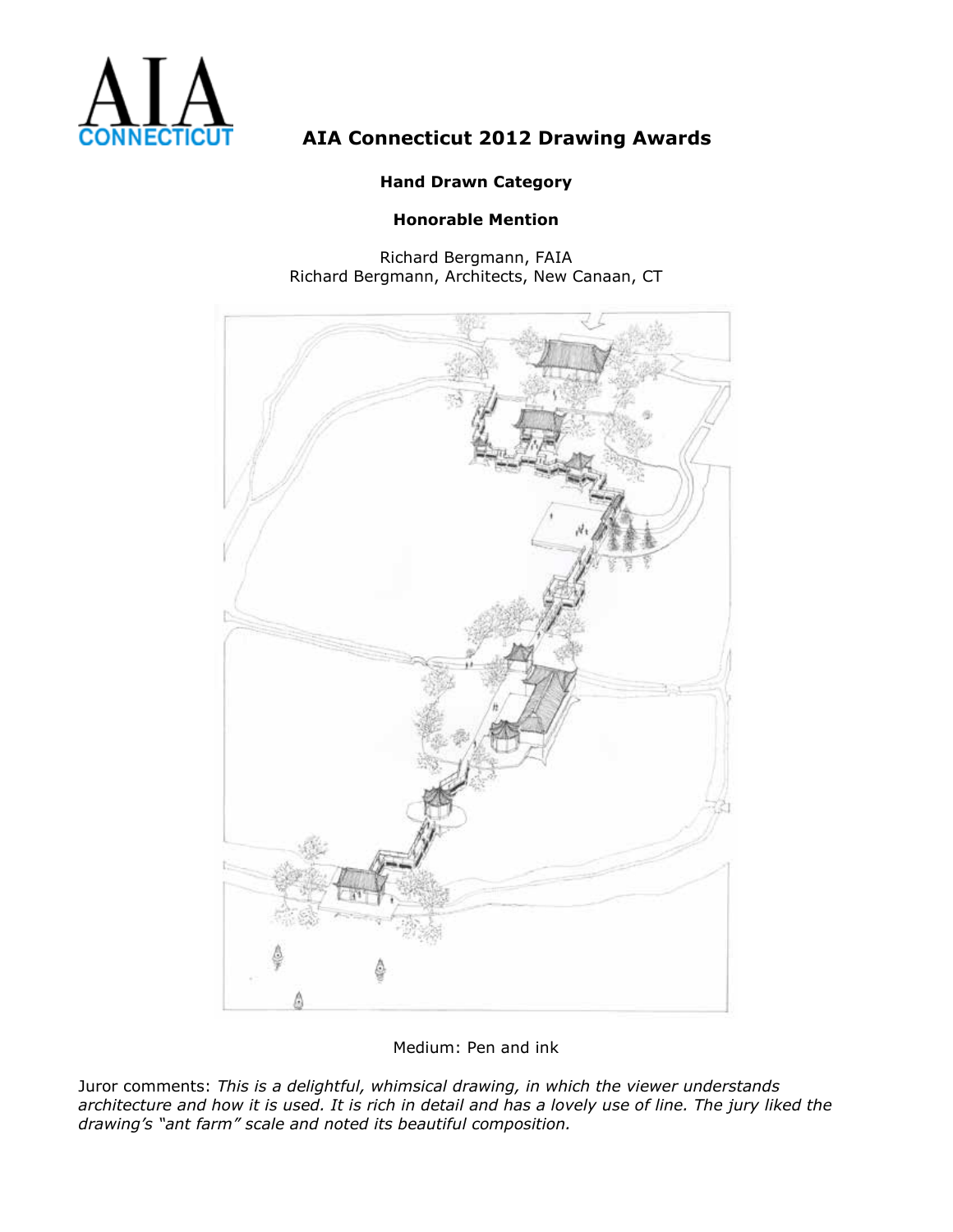

P. Barry Svigals, FAIA Svigals + Partners, LLP, New Haven, CT



Medium: Pen and ink

Juror comments: *This drawing makes you want to be there. Its diagonal composition and technical aspects are very good, and it is very powerful for a small drawing. It is a little like a Golden Age of America etching.*